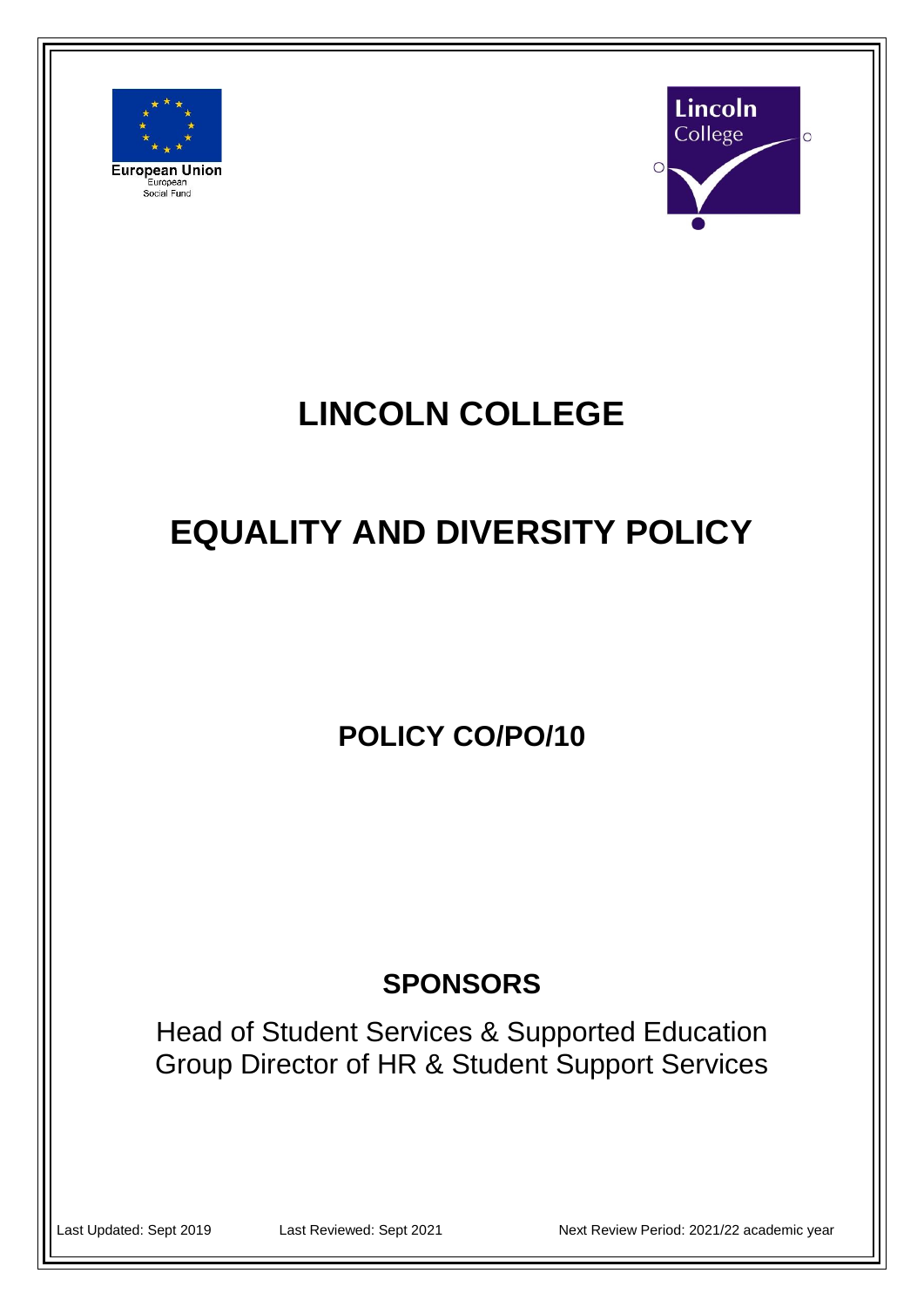#### **EQUALITY AND DIVERSITY STATEMENT**

Lincoln College strives to treat all its members and visitors fairly and aims to eliminate unjustifiable discrimination on the grounds of age, disability, gender re-assignment, race, nationality, ethnic or national heritage, political beliefs or practices, marital status, family circumstances, sex, sexual orientation, maternity and pregnancy, spent criminal convictions, or any other inappropriate grounds.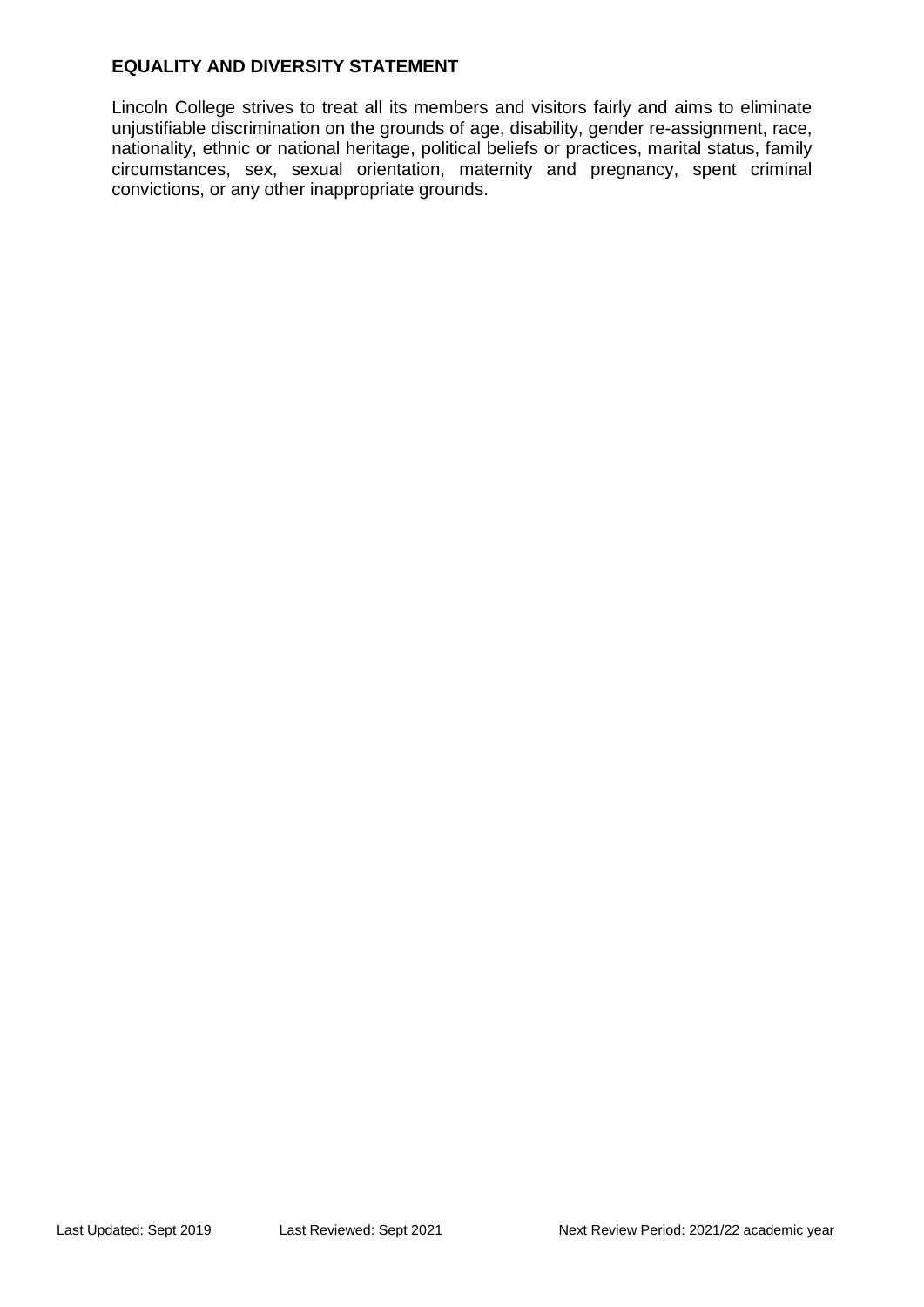# **EQUALITY AND DIVERSITY POLICY**

# **CONTENTS**

| Paragraph | <b>Contents</b>                                | <b>Page Number</b> |
|-----------|------------------------------------------------|--------------------|
|           | Purpose                                        |                    |
| 2         | Aims                                           | 1                  |
| 3         | Policy Introduction                            | 1                  |
| 4         | Action to Meet the General and Specific Duties | 2                  |
| 5         | <b>Responsibilities</b>                        | 2                  |
| 6         | <b>Breaches of Policy</b>                      | 5                  |
|           |                                                |                    |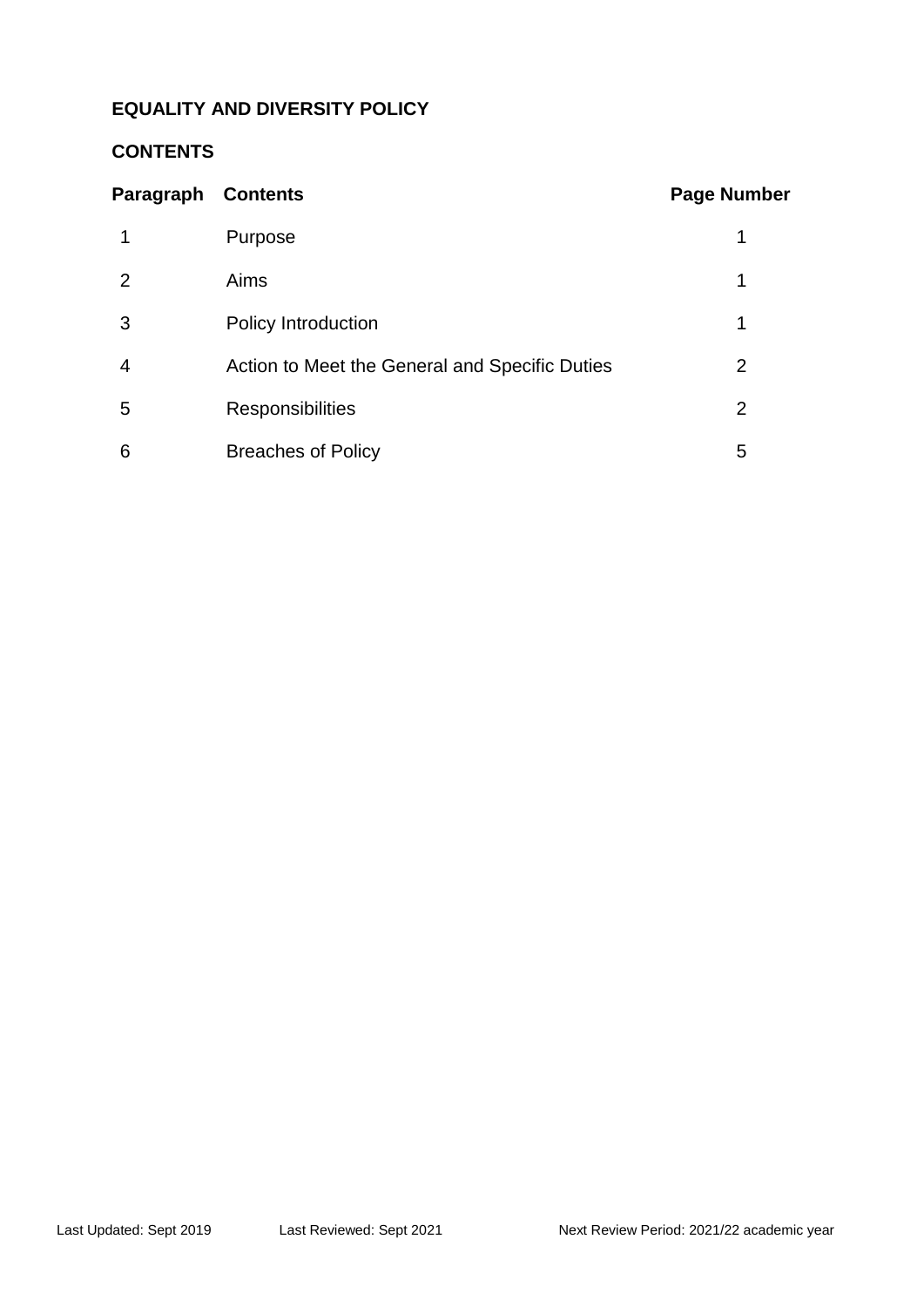#### **EQUALITY AND DIVERSITY POLICY**

#### **1 PURPOSE**

- 1.1 The college seeks to employ a workforce and maintain a student body that reflects the diverse community it serves, because it values the individual contributions of all people. The college will treat all employees and students with respect and dignity and provide a working and educational environment free from unlawful discrimination, harassment or victimisation. To this end, within the framework of the law and best practice, it is committed to achieving and maintaining a workforce and student body that broadly reflects the local community.
- 1.2 The college seeks to promote and advance equality of opportunity within employers and other organisations that provide work experience and work placement for students and trainees.
- 1.3 The college recognises that certain physical, personal, institutional and cultural barriers exist, which should be reduced or eliminated wherever reasonable to prevent them impeding existing and potential students and staff from receiving equality of opportunity in education and employment.

#### **2 AIMS**

- 2.1 The college aims to enable its students and staff to maximise their individual potential through the promotion, implementation and advancement of equality of opportunity measures.
- 2.2 The aim of this policy is to describe how the college intends to fulfil its responsibilities under the Public Sector Equality Duty (a key measure of the Equality Act 2010).
- 2.3 The 'general' duty has 3 aims which require public bodies to have due regard to the need to:
	- Eliminate unlawful discrimination, harassment and victimisation
	- Advance equality of opportunity
	- Foster good relations
- 2.4 The two 'specific' duties require the college to publish its equality information in the form of an annual report and to publish its equality objectives every four years.

#### **3 POLICY INTRODUCTION**

3.1 Lincoln College is committed to the active promotion and advancement of equality of opportunity for all and opposes unlawful or unfair discrimination of any kind. The policy specifically covers unreasonable discrimination in respect of race, sex, disability, age, religion and belief, sexual orientation, marriage and civil partnerships, pregnancy and maternity and gender reassignment.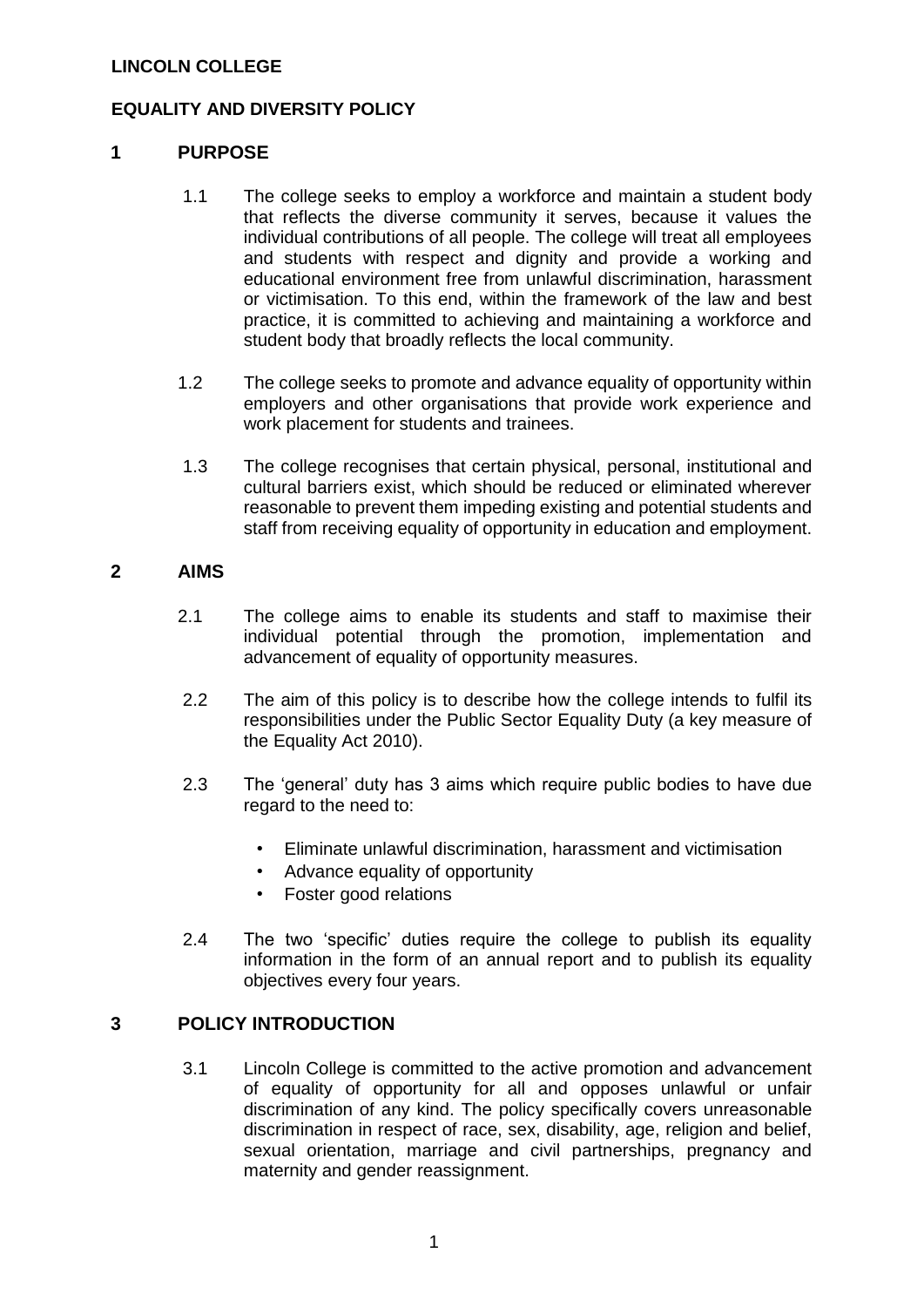- 3.2 To achieve this aim the college has overall equality and diversity objectives. These are underpinned at a unit and school level to provide a focus of awareness on issues that could potentially impact on a positive learner and employee experience. The college will robustly challenge unfair discrimination, prejudice, harassment and discrimination across every aspect of the organisation.
- 3.3 The Board of Corporation has the overall responsibility for achieving the above aims and are reliant on the college management to have effective systems in place for monitoring, reporting and improving performance.

# **4 ACTION TO MEET THE GENERAL AND SPECIFIC DUTIES**

- 4.1 The college will make a commitment to the following:
	- 4.1.1 Identifying and eliminating discriminatory practices, harassment and victimisation.
	- 4.1.2 Setting equality objectives to advance equality and diversity practice.
	- 4.1.3 Developing and monitoring the awareness and understanding of issues concerned with equality of opportunity.
	- 4.1.4 Recognising and challenging our own attitudes and assumptions.
	- 4.1.5 Challenging the language and attitudes of others if appropriate.
	- 4.1.6 Supporting those who appropriately challenge oppression.
	- 4.1.7 Ensuring a commitment to anti-oppressive and antidiscriminatory practice in all contract specifications and other documentation with external bodies, speakers, consultants, employers, employees, students, subsidiaries and the wider community.
	- 4.1.8 Providing relevant training for students and staff development opportunities.
	- 4.1.9 Providing information and resources on equality and diversity and good practice.
	- 4.1.10 Facilitate groups to foster good relations between individuals from different protected characteristics.

# **5 RESPONSIBILITIES**

#### 5.1 **All staff and students are responsible for**:

- ensuring the effective implementation of the Equality and Diversity Policy.
- dealing with unfair and/or unlawful discriminatory incidents and being able to recognise and tackle unfair and/or unlawful discriminatory bias and stereotyping taking appropriate action to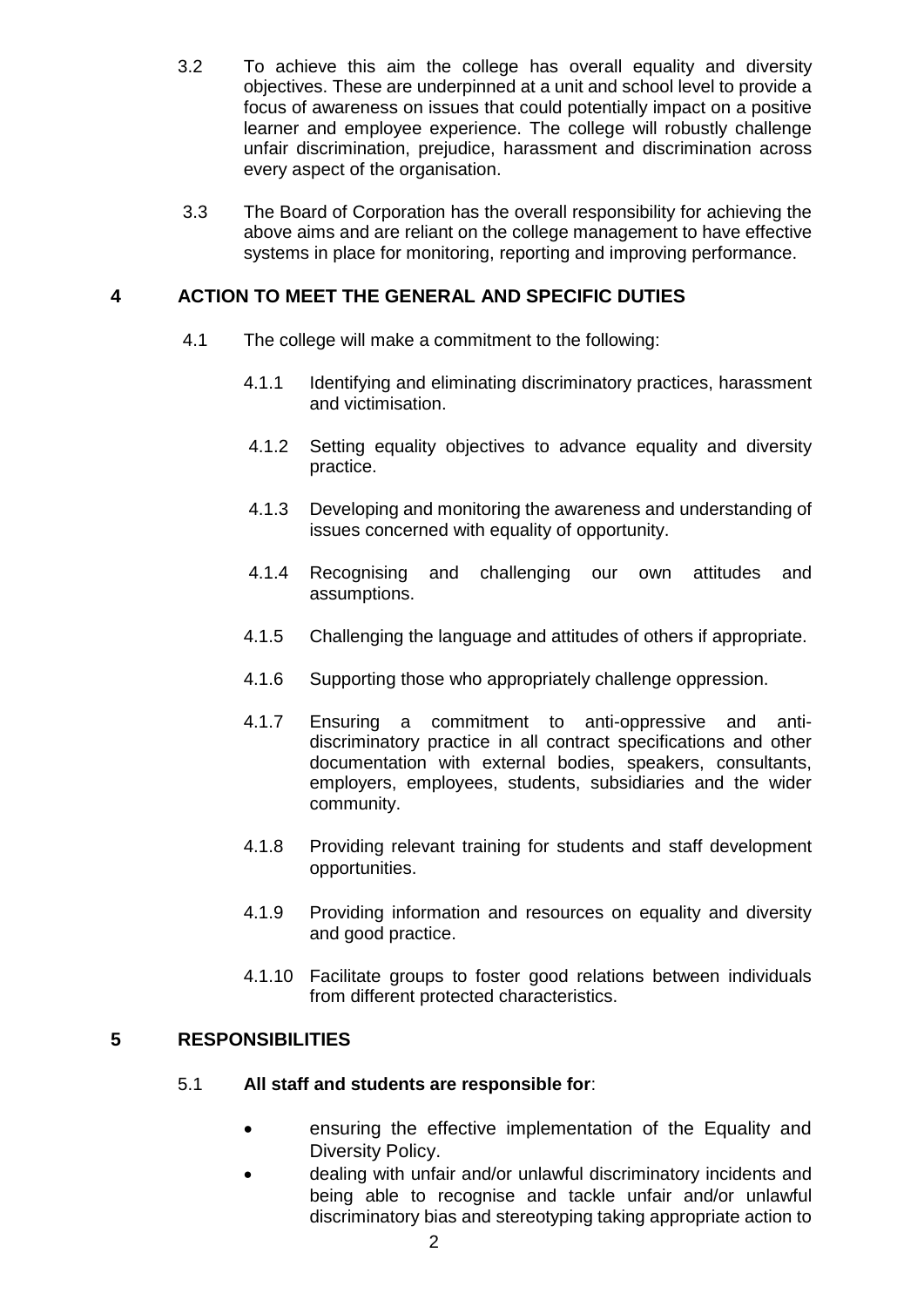redress and educate learners as a result of infringements or poor practice.

- promoting equality of opportunity and diversity and opposing unlawful discrimination against any member of the college community.
- keeping up to date with the law on discrimination and taking up training and learning opportunities.
- making recommendations to the Equality and Diversity Working Group for agenda items that require consideration based on local or national developments.

# 5.2 **Directors and Heads of Unit are responsible for:**

- Producing equality and diversity objectives that are revised annually. Managers are a responsible for regularly reviewing progress towards the achievement of targets via the performance management process. Particularly, they are responsible for ensuring that staff receive appropriate development to advance and integrate the promotion of equality and diversity in all their daily activities. For academic staff this includes schemes of work and lesson planning and delivery.
- Evaluating and reviewing the impact and progress towards achieving equality objectives.
- Ensuring that all reports to college committees identify any equality issues arising from the content of the report. For example, inequalities identified through success retention and achievement rates related to those with protected characteristics.

# 5.3. **The Group Director of Marketing and Communications is responsible for:**

- Ensuring that all marketing activities meet equality and diversity best practice.
- Ensuring that all publications carry the Equality and Diversity Policy statements.
- Monitoring and advising to ensure that all materials submitted to the Marketing Unit comply with college policies and legal expectations.
- Ensuring that all aspects of college provision are advanced and promoted equally.
- Ensuring that a forum is provided for interested parties to express their views on marketing activities and publications.

#### 5.4 **The Group Director of HR & Student Support Services is responsible for:**

• Ensuring that fair and adequate arrangements exist for effectively handling and recording all aspects of the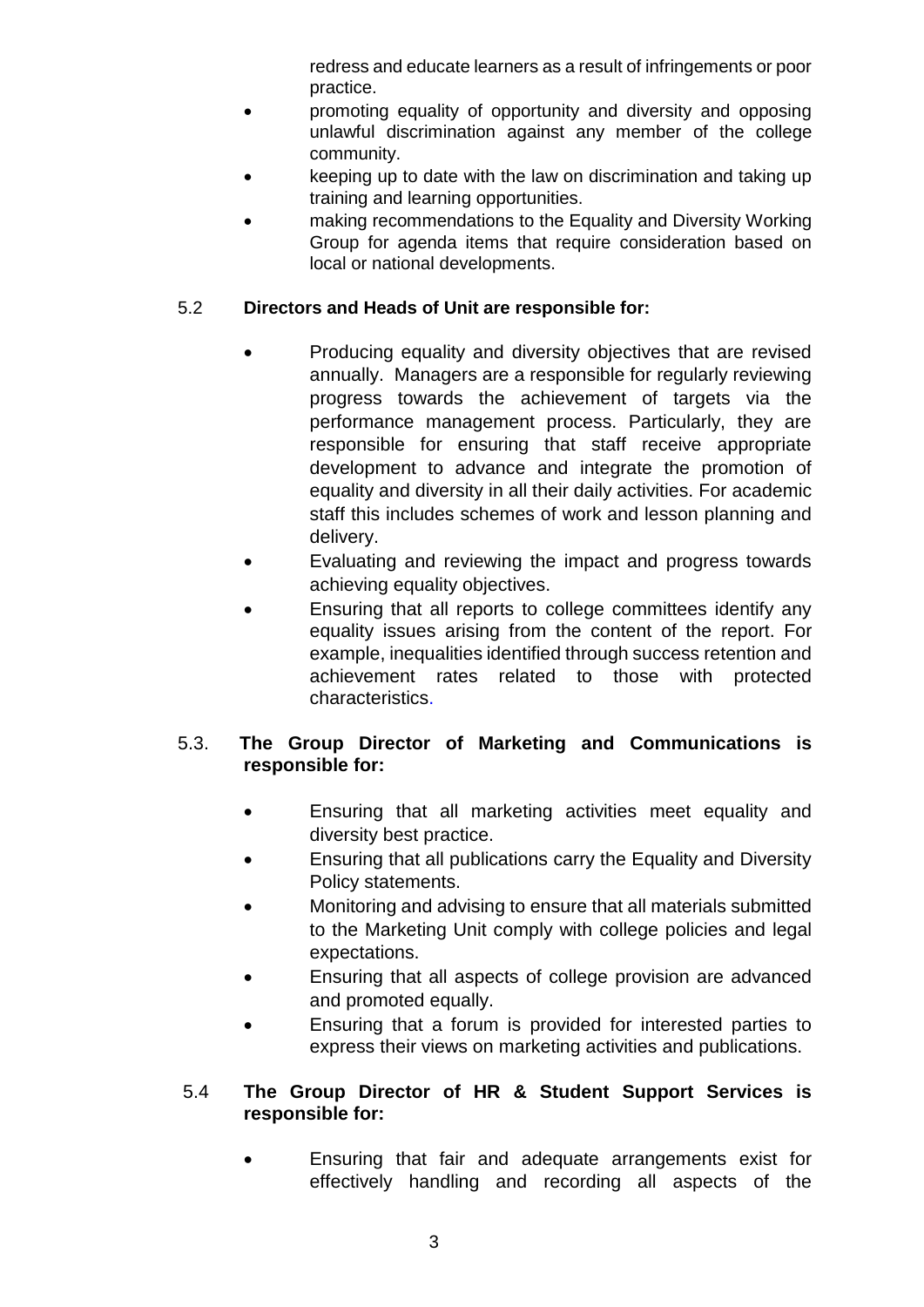employment relationship including recruitment, selection, appointment and promotion.

- Ensuring that management are notified of best practice in respect of employment.
- Systematically monitoring the college's commitment to anti-oppressive and anti-discriminatory practice in employment through effective monitoring and action to improve any areas of concern.
- As part of the annual report, publish information relevant to employees in line with the expectations of the Equality and Human Rights Commission.

# 5.6 **The Directors of Education & Training Delivery are responsible for:**

- Systematically monitoring the college's commitment to anti-oppressive and anti-discriminatory practice in curriculum through effective monitoring and action to improve any areas of concern. This will specifically include protected characteristics identified within the Public Sector Equality Duty
- student numbers, withdrawals and success rates for each course
- work based learning placements including success rates, satisfaction levels and job offers connected to placements
- the results of programmes targeted at people from specific groups which share a protected characteristic and in particular those with and assessed disability or learning difficulty/health need
- destination data

#### 5.7 **The Head of Student Services & Supported Education is responsible for:**

- Promoting and maintaining the Bullying and Harassment support Group to staff and students.
- As part of the annual report, publish information relevant to students in line with the expectations of the Equality and Human Rights Commission.
- To advise the senior management team and other college staff and provide support to students on all aspects of equality of opportunity and issues of equality and inclusivity.

# 5.8 **The Managing Director (E&TD) is responsible for:**

- Ensuring that all aspects of this policy are implemented.
- Ensuring that the Board of Corporation is informed of the operation and monitoring of the Equality and Diversity Policy.